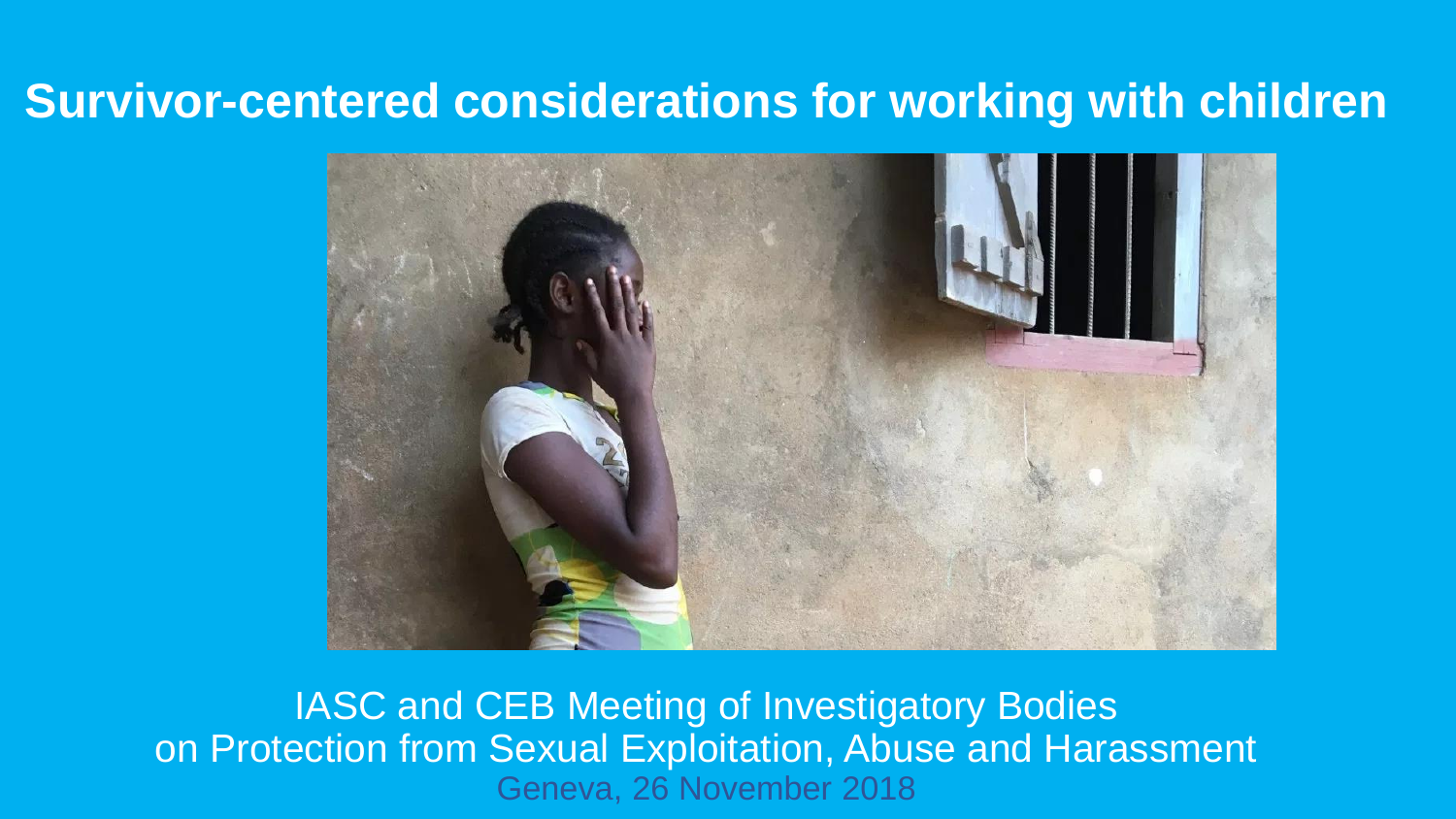#### **STRUCTURE OF THE SESSION**



Child rights especially relevant to investigations involving children

Do no Harm

Access to information



**4** Access to remedy and reparation.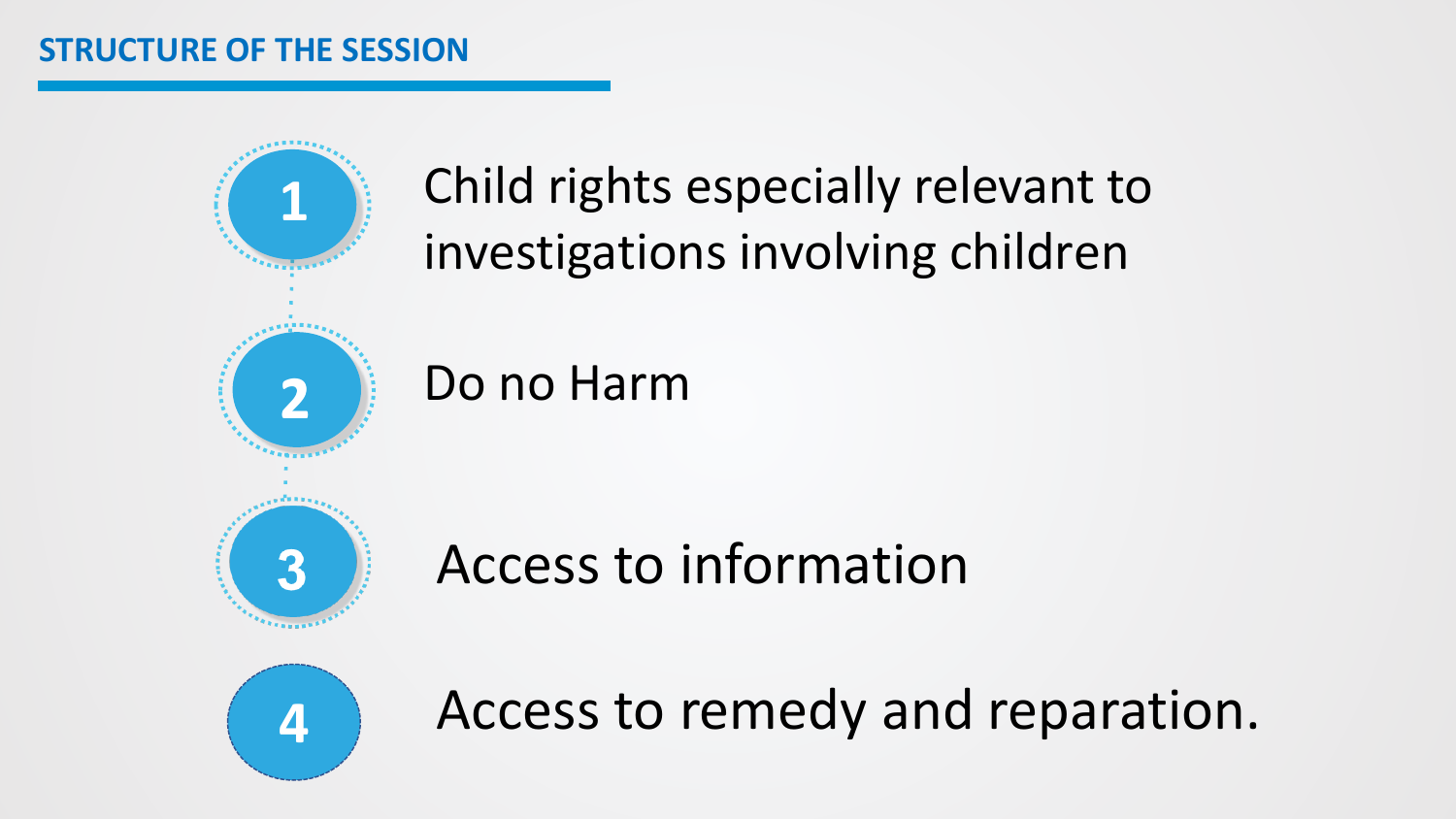**Emotional support to the child throughout the process** *Issue:*

• Children not being emotionally supported at investigative interviews.

### *Actions implemented and proposed:*

- Support person present at investigative interviews with children
- Guidance note on the role of the support person
- Have one support person assigned to the child throughout the whole process.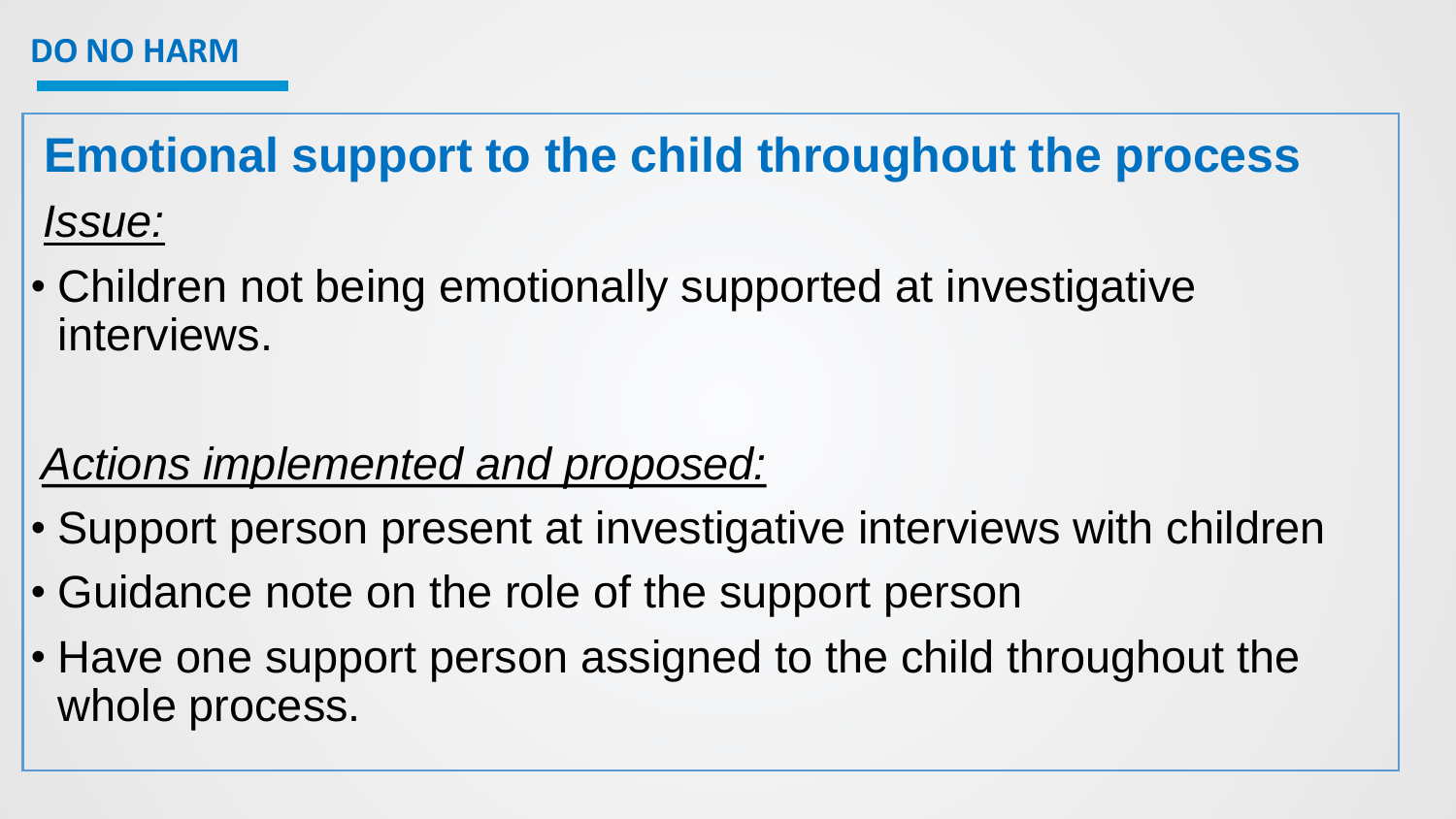#### **DO NO HARM**

# **Avoiding multiple interviews** *Issues:*

- The child may tell his/her story multiple times.
- Poor capacity of local social workers to document and store information on cases.

## *Action implemented and proposed:*

• Training of assistance providers on how to facilitate and not interfere with investigations.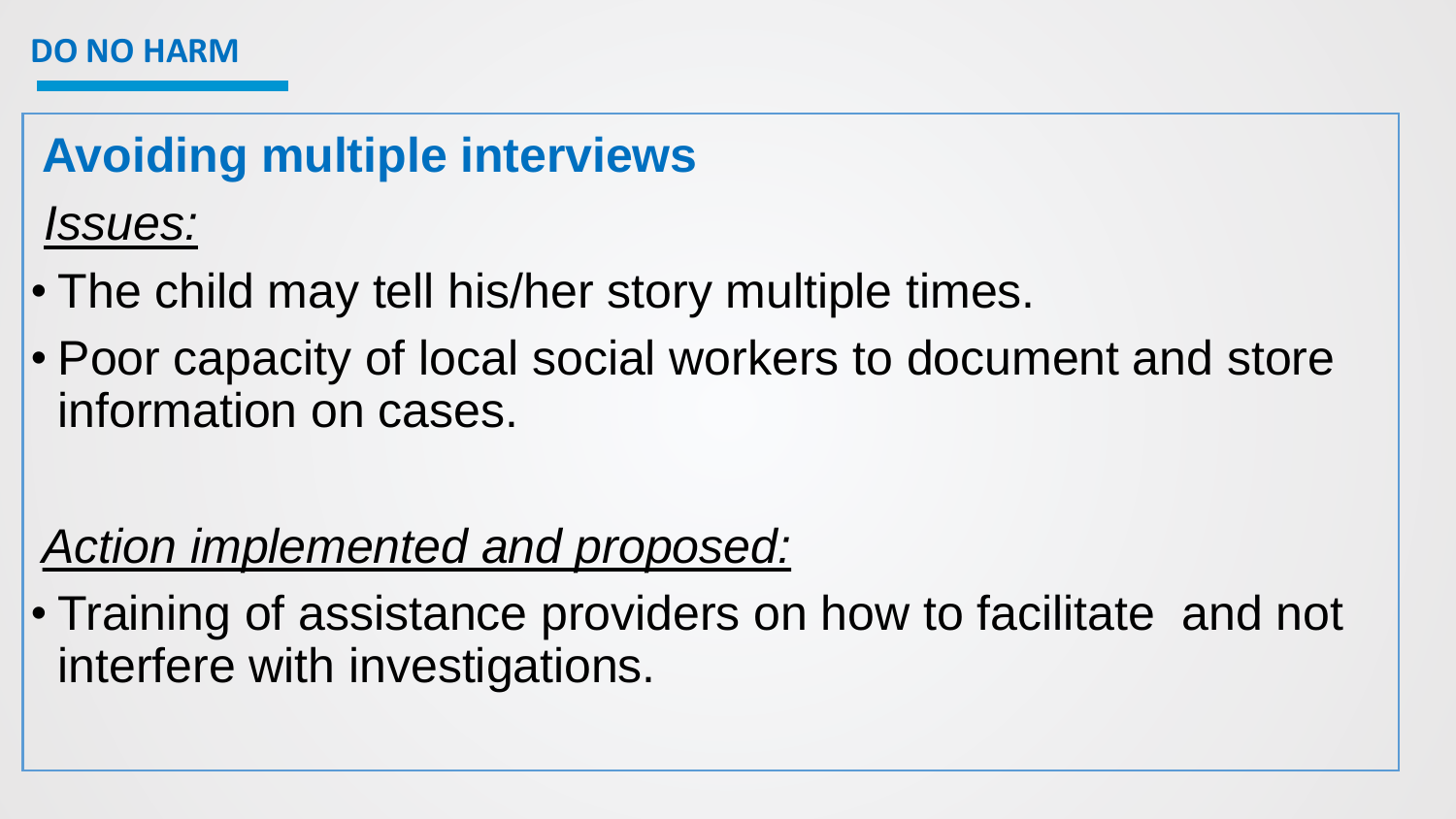**Access to information on the investigation process** 

*Issue:*

• Lack of understanding by survivors and assistance providers of the investigation process.

*Action implemented and proposed:*

• Inform assistance providers – Informative session and leaflet.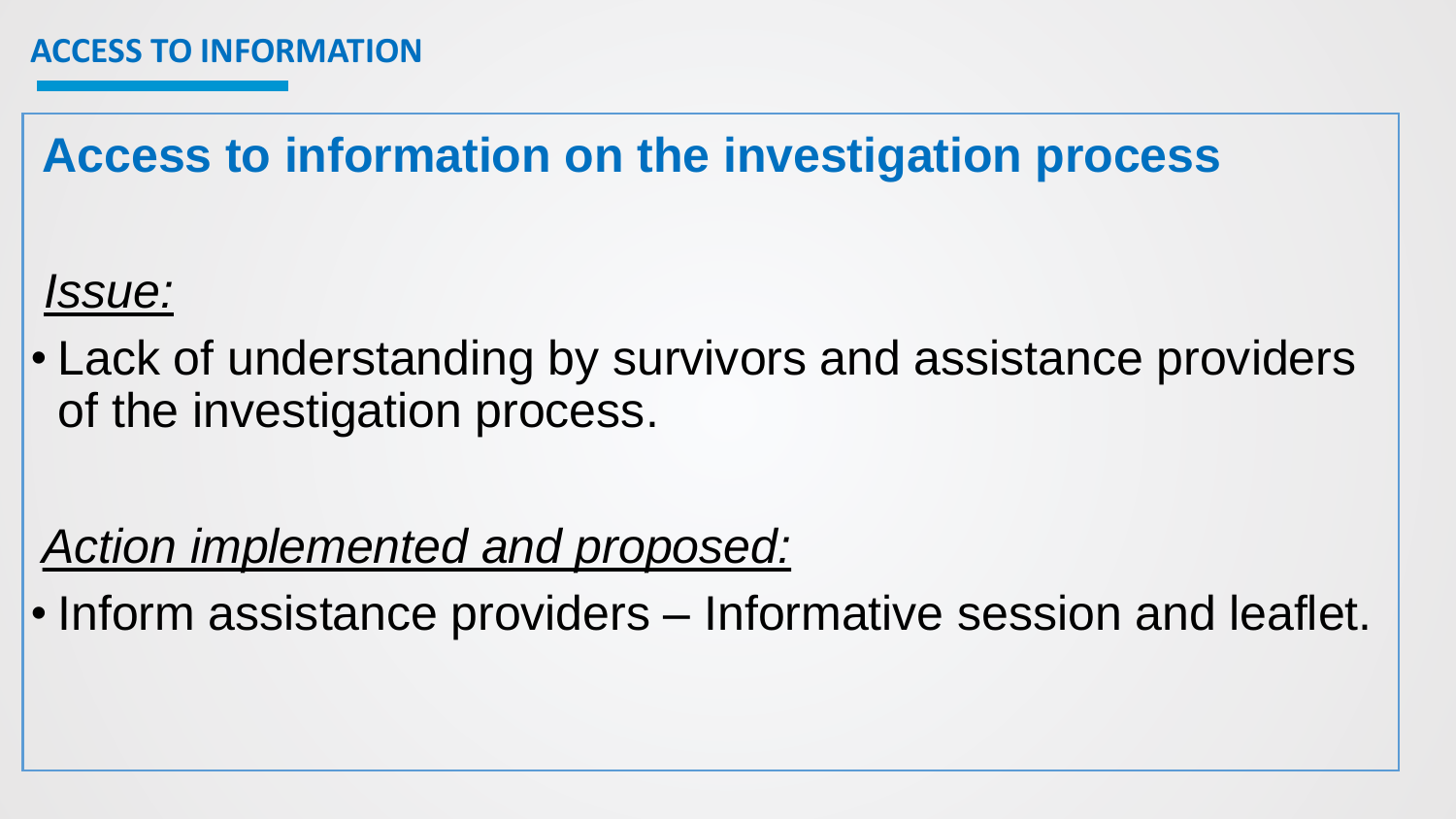• **Access to information on outcomes and follow up to the investigation**

*Issues:*

- Poor information to survivors on the status and outcomes of investigations AND on the process after the investigation.
- Need to speak with one voice to survivors and coordinate interventions.

#### *Actions implemented and proposed:*

- Agreed procedure to notify the (child) survivors on the outcomes of investigations.
- Set up a coordinated case review system.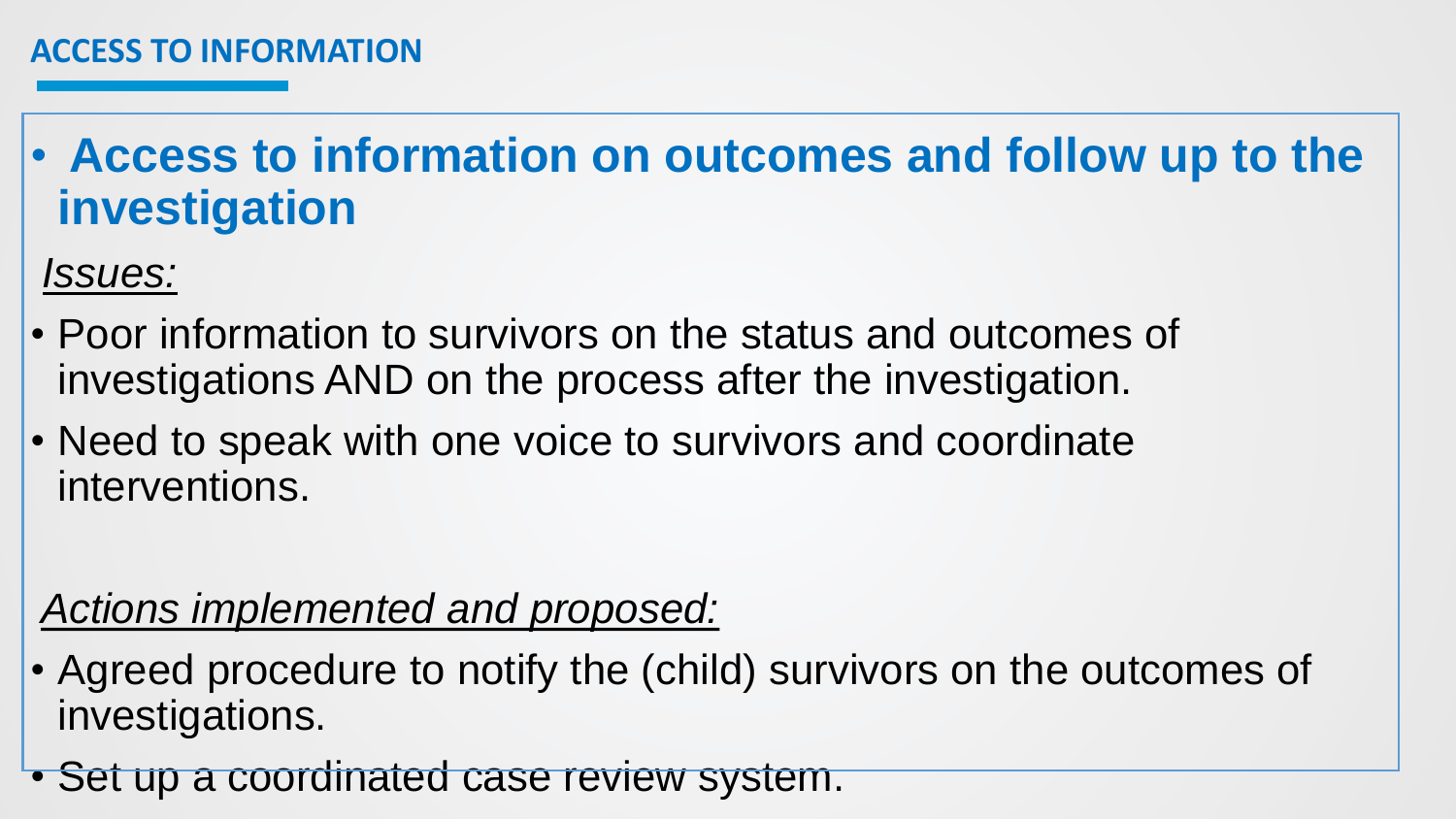## **Access to legal aid**

*Issue:*

• Lack of access to adequate legal aid, particularly where foreign jurisdictions are involved.

## *Action proposed:*

• Consultation with legal aid organizations/experts on possible system/ways for effective legal assistance.